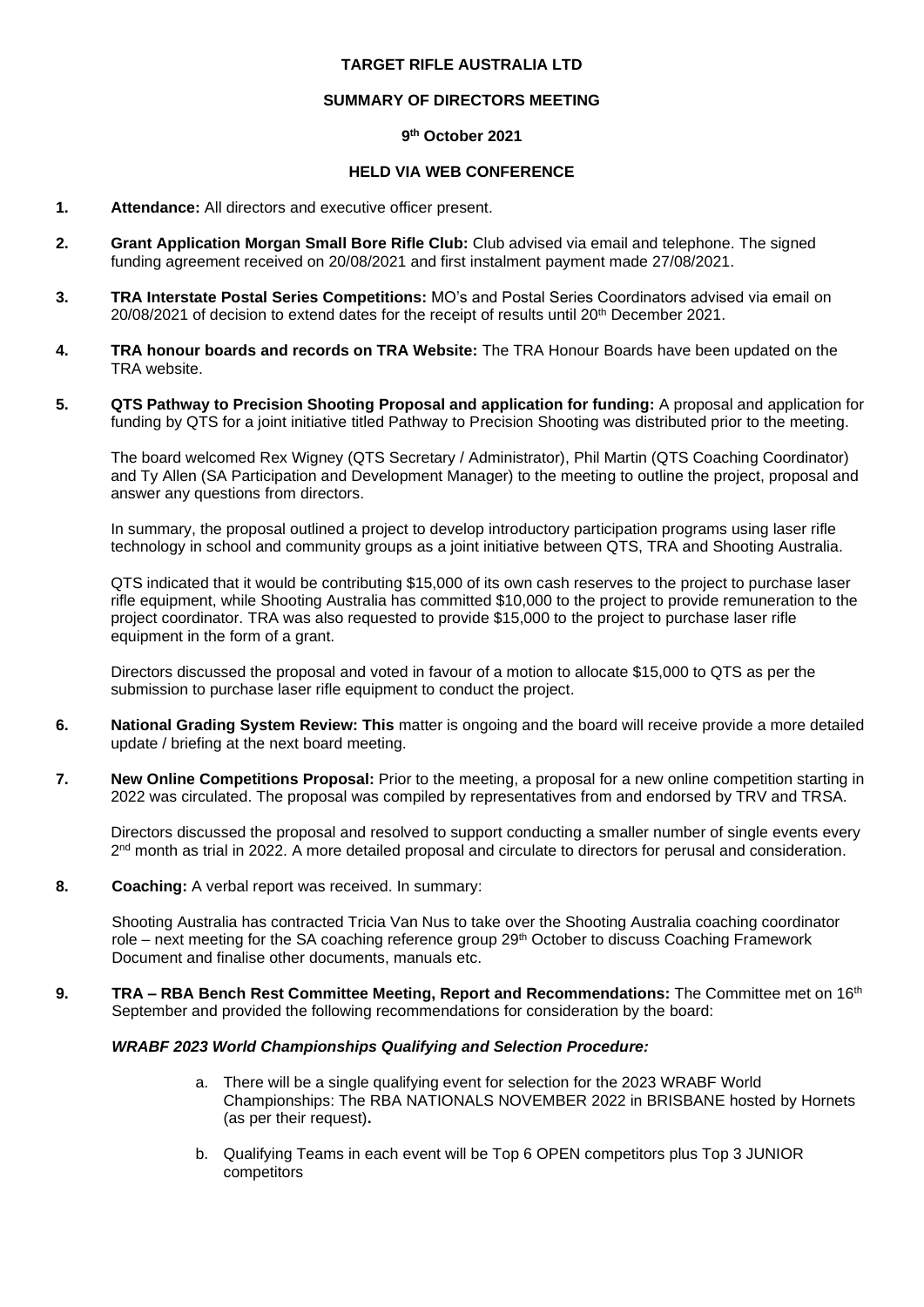c. Another 3 OPEN competitors may be selected if they are within 1% score of the 6th qualifier and WRABF allows us to take 9 members (E.G., if 6th was a 740 the next 3 would need to be 733 or above to make the 9).

Directors discussed the recommendation and resolved that the qualifying procedure as outlined be reviewed and a detailed selection procedure be forwarded to the board for consideration.

**RBA NATIONAL FREEDOM POSTAL:** It is proposed to hold this event over December and January with simple rules as follows:

- a. Shoot at your own range pick and pre-set a date.
- b. There must be more than 1 shooter as each card will need to be scored and witnessed by another shooter.
- c. Classes will be only 1 for AIR and 1 for RIMFIRE (AIR either LV or H, and Rimfire either Sporter, LV or HV.)
- d. Photos of signed targets will need to come to Bill Collaros for verification
- e. Signed targets must also be kept in case Bill wants them posted for verification
- f. Competition open to TRA Members only.

Directors discussed the proposal and resolved that the competition proceed as described. BC will coordinate the competition on behalf of TRA and liaise with EO on logistics.

**10. 2022 TRA – RBA National Championships:** Hornets RBA Club has expressed an interest in hosting the 2022 TRA – RBA National Championships following the decision to cancel the 2021 event. The club has already made significant investments in infrastructure and consumables to conduct events in both 2020 and 2021 which were ultimately cancelled.

To date no other member organisation or affiliated club has expressed an interest in hosting the 2022 TRA – RBA National Championships.

Directors discussed the matter and resolved that the 2022 TRA – RBA National Championships be awarded to Hornets RBA Club / QTS.

**11. Promotions / Marketing:** A verbal report was received. In summary,

Emails requesting sponsorship for 2022 TRA Nationals have been circulated to potential sponsors for consideration.

Work is continuing on bringing in advertising on the TRA webpage.

**12. Australian Shooting Integrity Taskforce:** The first meeting of the taskforce took place on 9<sup>th</sup> September 2021 with Shooting Australia outlining the Whole of Sport Integrity Project and proposed sport policy framework.

In summary, a number of whole of sport policy documents are to be developed to ensure that the sport of shooting is covered under the Sport Integrity Australia National Integrity Framework (NIF). The Australian Shooting Integrity Taskforce will work on the development of the following Whole of Sport Policy documents:

**SIA – NIF Policies Non- NIF Policies list** Safeguarding Children Policy Social Media Policy Member Protection Policy **Code of Conduct** Match Fixing Policy<br>
Improper Use of Drugs and Medicine Policy<br>
Non-NIF Compliant Management Policy Improper Use of Drugs and Medicine Policy Competition, Disputes and Discipline Policy Constitutional Non-Compliance Policy

The next meeting has been scheduled for 21st October 2021.

**13. Sport Australia Participation Funding Program:** In recent months, the Australian Shooting Reference Group met to discuss the upcoming Sport Australia - Move it Aus Funding Program to identify areas of opportunity for target shooting sports that would inform the development of a submission for funding that accurately represent the needs of the sport.

#### **Summary of discussed areas of value and need**

**Key Area One**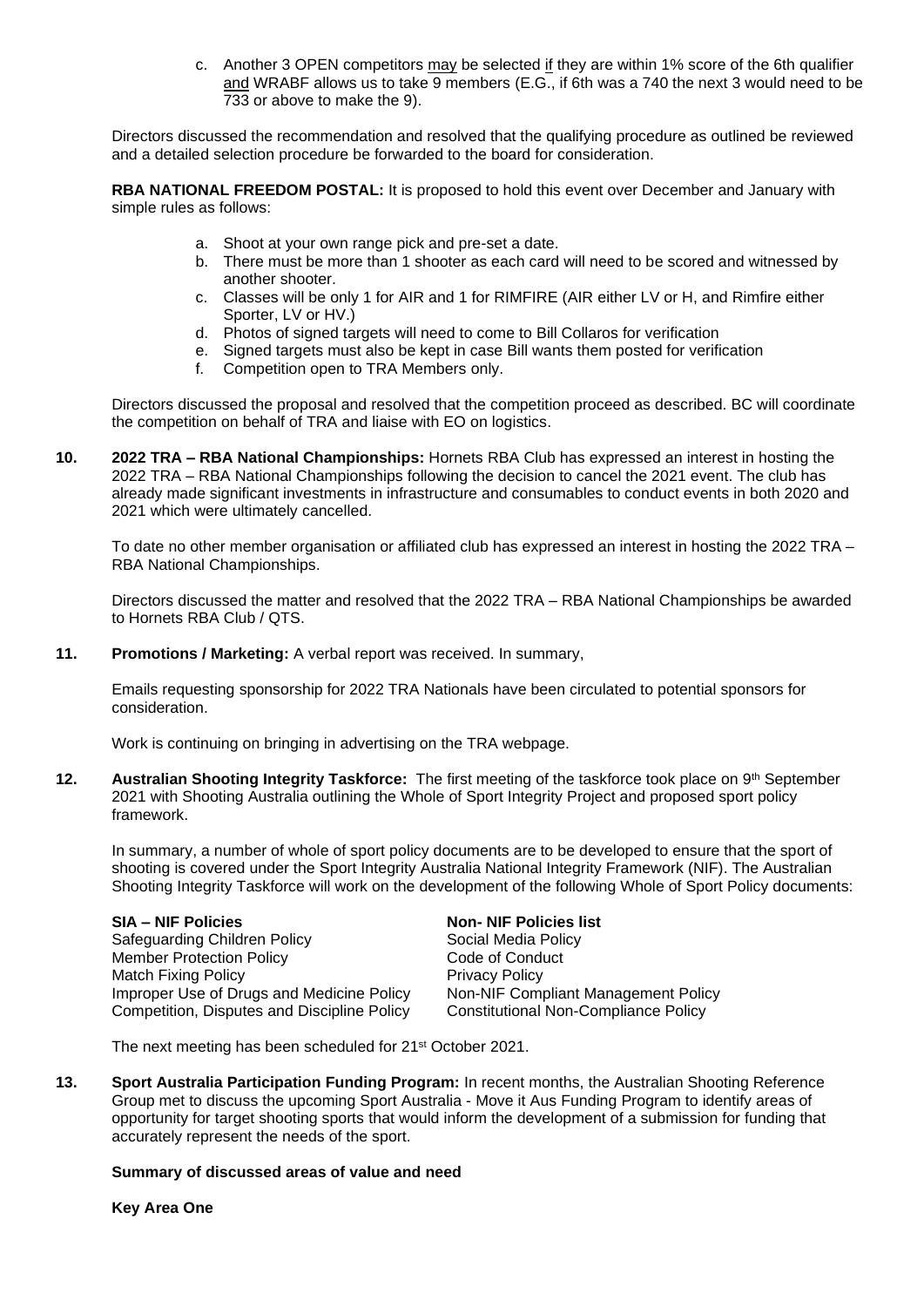- Development and enhancement of products, processes and partnerships that support engagement of new participants and talent ID opportunities.
- Opportunity to further develop laser pistol and rifle shooting and develop pathways into shooting sport
- Utilising laser pistol and rifle equipment to identify talent and transition participants into target shooting pathways
- Investigate and research current and new introductory programs for Full bore and Shotgun shooting
- Developing partnerships with non-shooting organisations that can support engagement of new participants (Scouts, Rotary, RSL)

## **Key Area Two**

- Development and delivery of a targeted campaign to engage participants from a more diverse background.
- Targeting females, people with a disability, LGBTIQ+ and Indigenous to engage with shooting sports
- Developing partnerships with organisations that support introduction to shooting sports for targeted groups
- Development of Marketing Campaign that targets specific groups
- Engagement of ambassadors from the sport to champion the opportunities in the sport

## **Other key notes for considerations**

- Seeking opportunities to make the sport more accessible through methods of providing equipment for new participants
- Improving accessibility of clubs to support engagement of new participants
- Projects that enhance / develops online capability

Following the board's decision of 28th September, Shooting Australia was provided two letters of support for the projects.

- **14. 2022 Domestic Event Series:** TRA directors met with Shooting Australia on 8/09/2021 to consider the 2022 Domestic Event Series and to address some issues. Shooting Australia will continue to work through the planning of a Tier 1 and Tier 2 domestic endorsed events approach according to the following steps:
- **15. Para Pathway Project:** TRA directors met with Shooting Australia on 8/09/2021 to consider the proposed Para Pathway Project being developed to find the next generation of HP Para athletes. The main areas discussed included:
	- Identifying athletes and coaches to develop the pathway
	- Development of Performance Pathway Hubs in South Australia, Queensland and other States where possible.
- **16. 2021 Shooting Australia AGM:** The Shooting Australia Annual General Meeting (AGM) will be held at 12.00pm AEDT on Saturday 13th November 2021.

At this meeting, SA Members will vote on one (1) Member Elected Director position. Nominations must be received by the Company Secretary Luke van Kempen no later than Close of Business on Monday 18 October 2021.

EO sought direction from the board as to whether TRA has a suitable candidate to be nominated as an elected director of Shooting Australia. Directors resolved to send any recommendations to TRA President, Nick Sullivan for consideration.

Some proposed amendments to the Shooting Australia constitution may be put to the Annual General Meeting of Shooting Australia in the form of a Special Resolution. The proposed amendments were circulated to directors for perusal and consideration prior to the meeting.

In summary, the first amendment limits the terms for appointed directors to a maximum of two years while the second amendment provides that the President of Shooting Australia must be an Elected Director of the Company.

After discussion, directors resolved to endorse and approve the amendments.

**17. Target Ammunition:** Since the last meeting 34.56 cases (172,800 rounds) of ammunition have been purchased. Total ammunition sales for 2021 to date amount to 166.56 cases or 832,800 rounds of .22LR. In